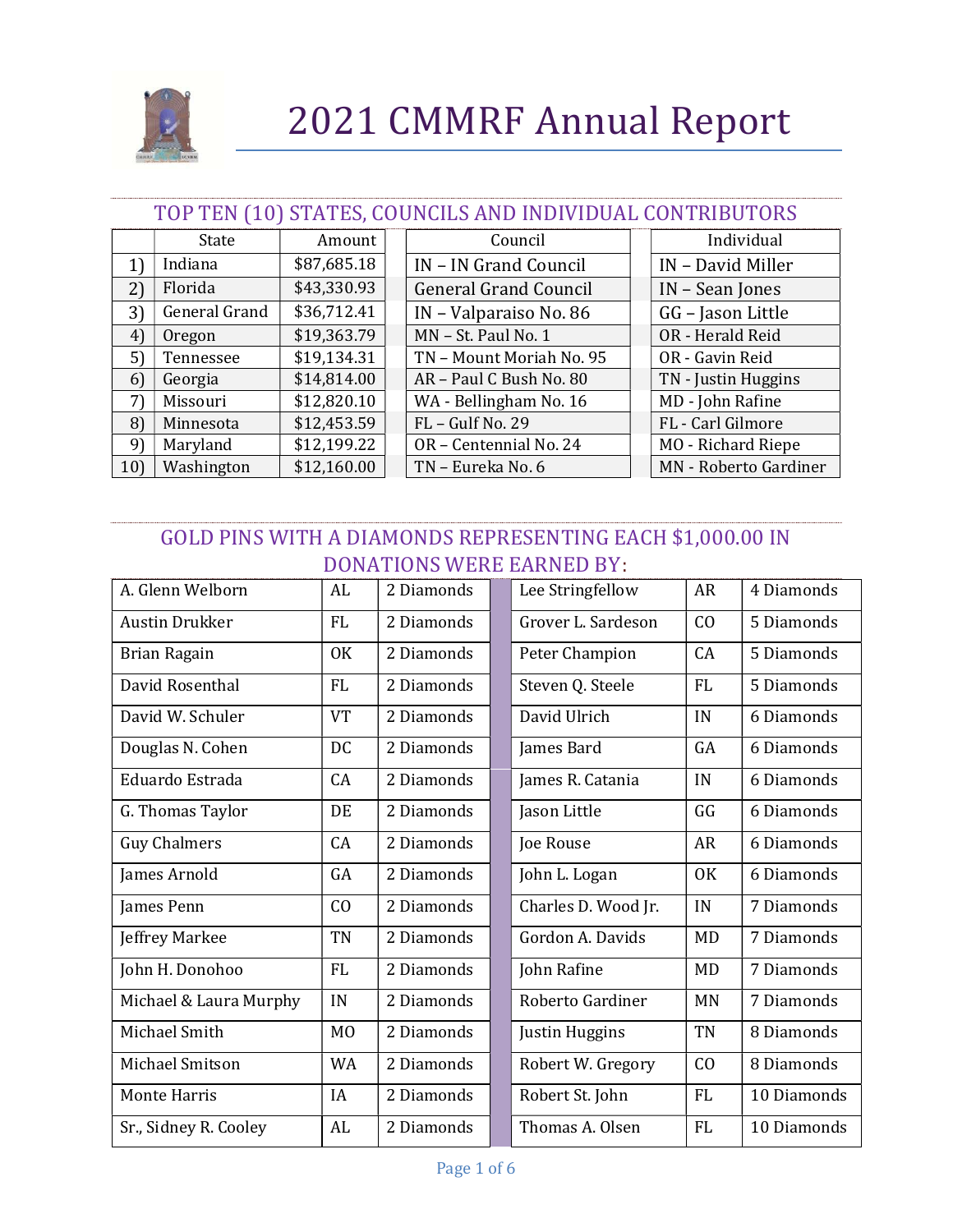

| Stephen C. Hill         | <b>OH</b>      | 2 Diamonds | Loren E. Schrock      | <b>OR</b> | 11 Diamonds |
|-------------------------|----------------|------------|-----------------------|-----------|-------------|
| Stephen P. Kroman       | IN             | 2 Diamonds | William M. Imel       | IN        | 11 Diamonds |
| Terry L. Smith          | IN             | 2 Diamonds | Wm Paul Wilson        | AR        | 11 Diamonds |
| Gregory A. Raque        | KY             | 3 Diamonds | John P. Ridenour      | <b>OR</b> | 13 Diamonds |
| James Davis             | IN             | 3 Diamonds | S. Wayne Elder        | TN        | 13 Diamonds |
| James D. Castor         | IN             | 3 Diamonds | Gary Wyne             | IN        | 15 Diamonds |
| Marvin E. Felderman Jr. | MN             | 3 Diamonds | Alfred Mueller Jr.    | <b>FL</b> | 15 Diamonds |
| M.D., Daniel R. Sherry  | <b>MN</b>      | 3 Diamonds | Sean Jones            | IN        | 17 Diamonds |
| <b>Richard Riepe</b>    | M <sub>0</sub> | 3 Diamonds | Gavin B. Reid         | <b>OR</b> | 18 Diamonds |
| Robert A. Morrison      | CA             | 3 Diamonds | Glenn E. Chandler Snr | <b>FL</b> | 18 Diamonds |
| Warren A. Caruss        | MI             | 3 Diamonds | John & Doris Pickford | <b>FL</b> | 18 Diamonds |
| Frank E. Capler Jr.     | IN             | 4 Diamonds | <b>Herald Reid</b>    | <b>OR</b> | 22 Diamonds |
| Bryan D. Bechler        | <b>WA</b>      | 4 Diamonds | Michael C. Stoner     | IN        | 22 Diamonds |
| Eric J. Thiem           | MN             | 4 Diamonds | Carl Gilmore          | <b>FL</b> | 27 Diamonds |
| Jerry Miller            | <b>FL</b>      | 4 Diamonds | David W. Miller       | IN        | 33 Diamonds |
| John A. Bridegroom      | IN             | 4 Diamonds |                       |           |             |

#### THE FOLLOWING PINS WERE AWARDED:

| Bronze                   | $$50.00 - $99.99$             | 77 Donors Achieved |
|--------------------------|-------------------------------|--------------------|
| <b>Bronze with Stone</b> | $$100.00 \rightarrow 149.99$  | 80 Donors Achieved |
| <b>Silver</b>            | $$150.00 - $299.99$           | 81 Donors Achieved |
| Silver with Stone        | $$300.00 \rightarrow $499.99$ | 46 Donors Achieved |
| Gold                     | $$500.00 \rightarrow $749.99$ | 33 Donors Achieved |
| Gold with Stone          | $$750.00 \rightarrow $999.99$ | 24 Donors Achieved |

### PLAQUES WERE AWARDED TO THE FOLLOWING INDIVIDUALS \*INDICATES A ONE DIAMOND GOLD PIN AWARDED:

| 457 | M <sub>0</sub> | DAN SMOTHERS*        | 484 | UT             | <b>CHARLES WARREN*</b> |
|-----|----------------|----------------------|-----|----------------|------------------------|
| 458 | DE             | G. THOMAS TAYLOR*    | 485 | NI             | <b>SEAN MCNORTON*</b>  |
| 459 | FL             | <b>JOHN KRANIOU*</b> | 486 | M <sub>0</sub> | RICHARD RIEPE*         |
| 460 | CA             | BRETT MACDONALD*     | 487 | M <sub>0</sub> | <b>JAMES ASHBY*</b>    |
| 461 | <b>MD</b>      | DOUGLAS COHEN        | 488 | M <sub>0</sub> | DONALD MACCORMICK*     |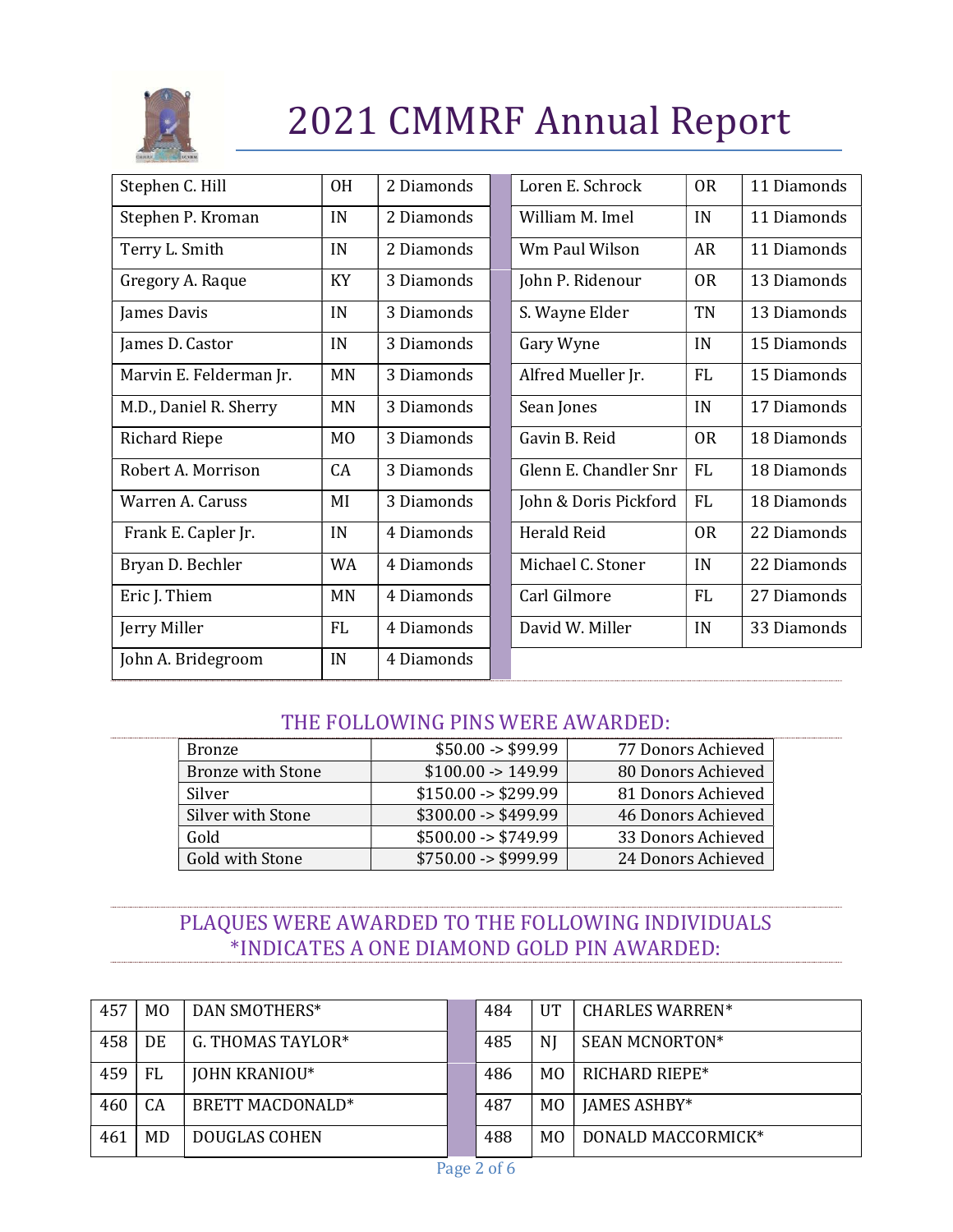

| 462 | AL             | <b>BILLY WAYNE SPARKS*</b> | 489 | <b>FL</b> | ROBERT PHILLIPS*             |
|-----|----------------|----------------------------|-----|-----------|------------------------------|
| 463 | AL             | A. GLENN WELBORN*          | 490 | FL        | <b>DEAN SEVER*</b>           |
| 464 | AL             | SIDNEY COOLEY SR*          | 491 | FL        | WILLIAM SORBIE*              |
| 465 | <b>DC</b>      | PATRICK NNAJI*             | 492 | AL        | <b>MACARTHUR DAVIS*</b>      |
| 466 | N <sub>C</sub> | MICHAEL AYCOCK*            | 493 | KY        | <b>GREGORY A. RAQUE</b>      |
| 467 | 0K             | <b>JOHN CHURCH*</b>        | 494 | CO        | KEITH BENBOW*                |
| 468 | <b>AR</b>      | <b>CHARLES STUTTLE*</b>    | 495 | <b>OH</b> | STEPHEN C. HILL              |
| 469 | AZ             | KURT SCHULTZ*              | 496 | <b>OR</b> | <b>COURTLAND B. BROOKS*</b>  |
| 470 | FL             | <b>JAMES MCHENRY*</b>      | 497 | AK        | <b>CHARLES WARD*</b>         |
| 471 | TN             | <b>JEFFREY MARKEE</b>      | 498 | GA        | <b>CHRISTOPHER EBERHART*</b> |
| 472 | IN             | <b>GRAIG HUBER*</b>        | 499 | CA        | <b>IEFF WHITE*</b>           |
| 473 | M <sub>O</sub> | MICHAEL SMITH*             | 500 | AL        | <b>JOHN MEYERS*</b>          |
| 474 | TN             | DAVID LACY*                | 501 | FL        | RUSTY LUDLAM*                |
| 475 | HI             | <b>MONTY GLOVER*</b>       | 502 | <b>OR</b> | DAVID BEARMAN*               |
| 476 | M <sub>0</sub> | <b>CHAD WAGONER*</b>       | 503 | <b>NY</b> | <b>GARRY KROM*</b>           |
| 477 | GG             | <b>JASON LITTLE</b>        | 504 | FL        | JORGE FILGUEIRA*             |
| 478 | <b>IA</b>      | RICHARD BOWERSOX*          | 505 | <b>FL</b> | <b>ABRAHAM METZ*</b>         |
| 479 | KY             | <b>BARTON E WILBER*</b>    | 506 | FL        | <b>CARLOS CORREA*</b>        |
| 480 | <b>MS</b>      | <b>ARTHUR PATRICK*</b>     | 507 | FL        | BRETT A. GORDON*             |
| 481 | <b>NY</b>      | STEPHEN RUBINSTEIN*        | 508 | <b>NH</b> | THOMAS XENOPHON TSIRIMOKOS*  |
| 482 | AL             | WILLIAM CARTER*            | 509 | CA        | <b>GUY CHALMERS</b>          |
| 483 | IN             | <b>BRUCE BUSH*</b>         | 510 | FL        | JOSEPH H. WRIGHT*            |

### THE FOLLOWING COUNCILS AND ORGANIZATIONS EARNED PLAQUES:

| CONNECTICUT  | <b>HAMILTON COUNCIL NO. 22</b> | <b>TENNESSEE</b>  | B.E. WOOTEN COUNCIL NO.<br>119    |
|--------------|--------------------------------|-------------------|-----------------------------------|
| D.C.         | FIAT LUX COUNCIL NO. 9         | <b>WASHINGTON</b> | WALTER F. MEIER COUNCIL<br>NO. 22 |
| <b>MAINE</b> | MT. MORIAH COUNCIL NO. 10      | <b>WISCONSIN</b>  | <b>WARREN COUNCIL NO. 13</b>      |
| NEW YORK     | NORTH SHORE COUNCIL NO.<br>88  | <b>WYOMING</b>    | JACKSON COUNCIL NO. 13            |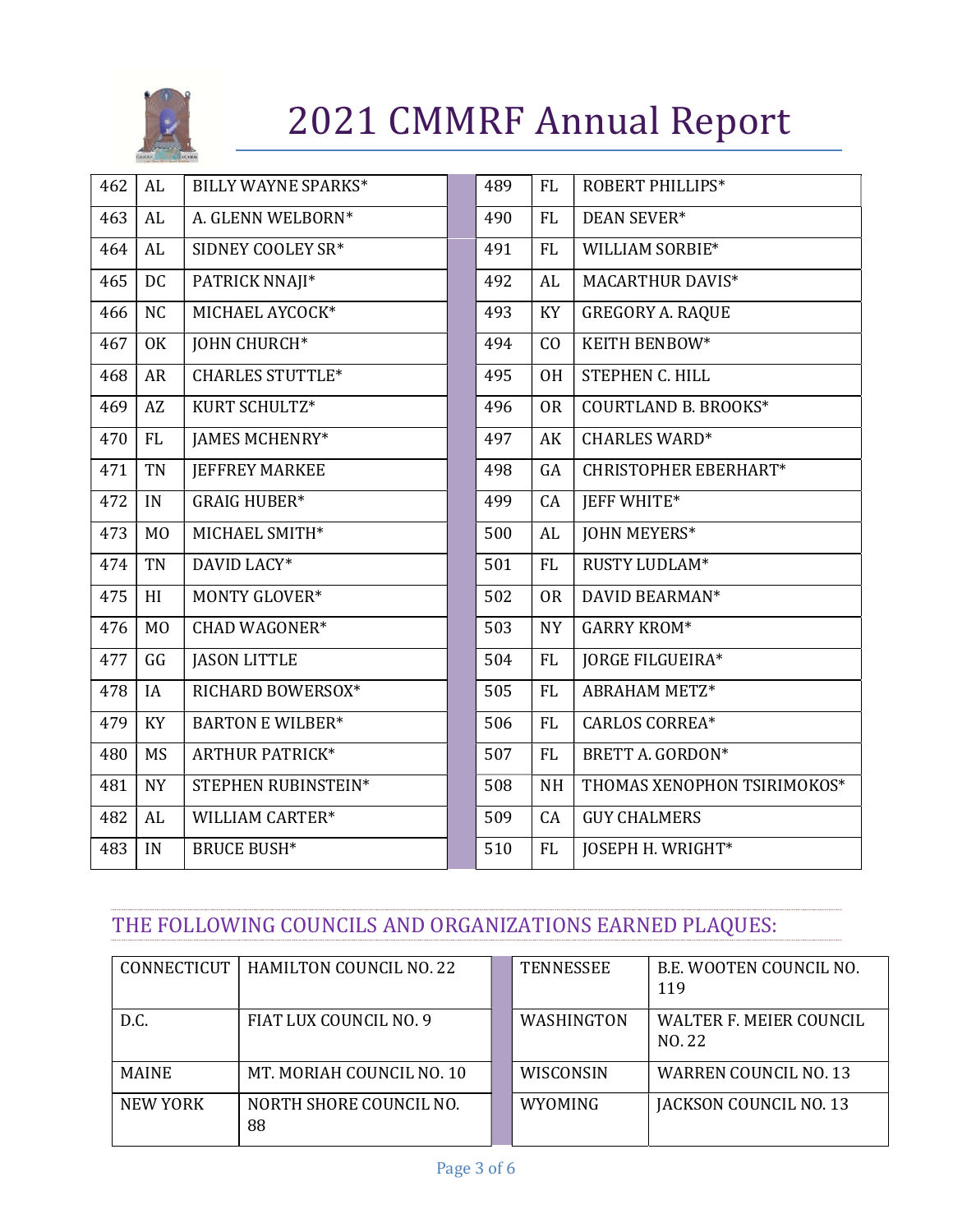

OHIO BOWLING GREEN COUNCIL NO.

124

### SUBSEQUENT DONATIONS OF \$1,000.00 EXTENDER BARS AWARDED TO:

| AK        | Anchorage Council No. 1 - 1 Bar(s)           | IN        | Columbus Council No. 54 - 2 Bar(s)               |
|-----------|----------------------------------------------|-----------|--------------------------------------------------|
| AL        | Eureka Council No. 5 - 2 Bar(s)              | IN        | Dekalb Council No. 57 - 1 Bar(s)                 |
| AL        | Metro Council No. 43 - 3 Bar(s)              | IN        | Anderson Council No. 69 - 1 Bar(s)               |
| AL        | Brundidge Council No. 69 - 1 Bar(s)          | IN        | Valparaiso Council No. 86 - 18 Bar(s)            |
| AL        | Phenix City Council No. 82 - 2 Bar(s)        | IN        | Bloomington Council No. 87 - 1 Bar(s)            |
| AL        | Monroeville Council No. 95 - 1 Bar(s)        | IN        | Greenfield Council No. 94 - 2 Bar(s)             |
| <b>AR</b> | English Council No. 14 - 1 Bar(s)            | IN        | Prather Council No. 100 - 3 Bar(s)               |
| AR        | Paul C. Bush Council No. 80 - 5 Bar(s)       | IN        | E. H. Gary Council No. 103 - 1 Bar(s)            |
| AZ        | Roskruge Council No. 6 - 1 Bar(s)            | IN        | Homer McDaniel Council No. 108 - 1 Bar           |
| AZ        | Navajo Council No. 7 - 1 Bar(s)              | IN        | Forrest A. Wakeman Council No. 110 - 2<br>Bar(s) |
| CA        | Sacramento Council No. 1 - 1 Bar(s)          | IN        | Hamilton Council No. 114 - 2 Bar(s)              |
| CA        | Marysville Council No. 3 - 2 Bar(s)          | KY        | Earl F. Fransdell Council No. 3 - 1 Bar(s)       |
| CA        | Ventura Council No. 15 - 2 Bar(s)            | KY        | Jeffries Council No. 33 - 1 Bar(s)               |
| CA        | Shekinah Council No. 35 - 1 Bar(s)           | KY        | Lebanon Council No. 56 - 1 Bar(s)                |
| CA        | San Luis Obispo Council No. 38 - 1<br>Bar(s) | KY        | Sword & Trowell Council No. 111 - 4 Bar          |
| CA        | Redwood Empire Council No. 46 - 2<br>Bar(s)  | <b>MD</b> | Concordia Council No. 1 - 2 Bar(s)               |
| CA        | Yosemite Lodge Council No. 99 - 2<br>Bar(s)  | <b>MD</b> | Jerusalem Council No. 2 - 1 Bar(s)               |
| CO        | Denver Council No. 1 - 1 Bar(s)              | <b>MD</b> | Hiram Council No. 5 - 5 Bar(s)                   |
| CO        | Tyrian Council No. 11 - 1 Bar(s)             | MD        | Harmony Council No. 20 - 4 Bar(s)                |
| CO        | Salida Council No. 20 - 1 Bar(s)             | MI        | Grand Ledge Council No. 62 - 1 Bar(s)            |
| CO        | Larimer County Council No. 21 - 1 Bar(s)     | <b>MN</b> | St Paul Council No. 1 - 8 Bar(s)                 |
| CO        | Jefferson Council No. 24 - 1 Bar(s)          | <b>MN</b> | Minneapolis Council No. 2 - 1 Bar(s)             |
| CO        | Gaines Greene Council No. 25 - 1 Bar(s)      | <b>MN</b> | Omega Council No. 9 - 1 Bar(s)                   |

| AK              | Anchorage Council No. 1 - 1 Bar(s)           | IN        | Columbus Council No. 54 - 2 Bar(s)               |
|-----------------|----------------------------------------------|-----------|--------------------------------------------------|
| AL              | Eureka Council No. 5 - 2 Bar(s)              | IN        | Dekalb Council No. 57 - 1 Bar(s)                 |
| AL              | Metro Council No. 43 - 3 Bar(s)              | IN        | Anderson Council No. 69 - 1 Bar(s)               |
| AL              | Brundidge Council No. 69 - 1 Bar(s)          | IN        | Valparaiso Council No. 86 - 18 Bar(s)            |
| AL              | Phenix City Council No. 82 - 2 Bar(s)        | IN        | Bloomington Council No. 87 - 1 Bar(s)            |
| AL              | Monroeville Council No. 95 - 1 Bar(s)        | IN        | Greenfield Council No. 94 - 2 Bar(s)             |
| AR              | English Council No. 14 - 1 Bar(s)            | IN        | Prather Council No. 100 - 3 Bar(s)               |
| AR              | Paul C. Bush Council No. 80 - 5 Bar(s)       | IN        | E. H. Gary Council No. 103 - 1 Bar(s)            |
| AZ              | Roskruge Council No. 6 - 1 Bar(s)            | IN        | Homer McDaniel Council No. 108 - 1 Bar(s)        |
| AZ              | Navajo Council No. 7 - 1 Bar(s)              | IN        | Forrest A. Wakeman Council No. 110 - 2<br>Bar(s) |
| CA              | Sacramento Council No. 1 - 1 Bar(s)          | IN        | Hamilton Council No. 114 - 2 Bar(s)              |
| CA              | Marysville Council No. 3 - 2 Bar(s)          | KY        | Earl F. Fransdell Council No. 3 - 1 Bar(s)       |
| CA              | Ventura Council No. 15 - 2 Bar(s)            | KY        | Jeffries Council No. 33 - 1 Bar(s)               |
| CA              | Shekinah Council No. 35 - 1 Bar(s)           | KY        | Lebanon Council No. 56 - 1 Bar(s)                |
| CA              | San Luis Obispo Council No. 38 - 1<br>Bar(s) | KY        | Sword & Trowell Council No. 111 - 4 Bar(s)       |
| CA              | Redwood Empire Council No. 46 - 2<br>Bar(s)  | MD        | Concordia Council No. 1 - 2 Bar(s)               |
| CA              | Yosemite Lodge Council No. 99 - 2<br>Bar(s)  | <b>MD</b> | Jerusalem Council No. 2 - 1 Bar(s)               |
| $\overline{C}O$ | Denver Council No. 1 - 1 Bar(s)              | <b>MD</b> | Hiram Council No. 5 - 5 Bar(s)                   |
| CO              | Tyrian Council No. 11 - 1 Bar(s)             | <b>MD</b> | Harmony Council No. 20 - 4 Bar(s)                |
| $\overline{C}O$ | Salida Council No. 20 - 1 Bar(s)             | MI        | Grand Ledge Council No. 62 - 1 Bar(s)            |
| $\overline{C}O$ | Larimer County Council No. 21 - 1 Bar(s)     | <b>MN</b> | St Paul Council No. 1 - 8 Bar(s)                 |
| $\overline{C}O$ | Jefferson Council No. 24 - 1 Bar(s)          | <b>MN</b> | Minneapolis Council No. 2 - 1 Bar(s)             |
| CO.             | Gaines Greene Council No. 25 - 1 Rar(s)      | <b>MN</b> | Omega Council No. 9 - 1 Rar(s)                   |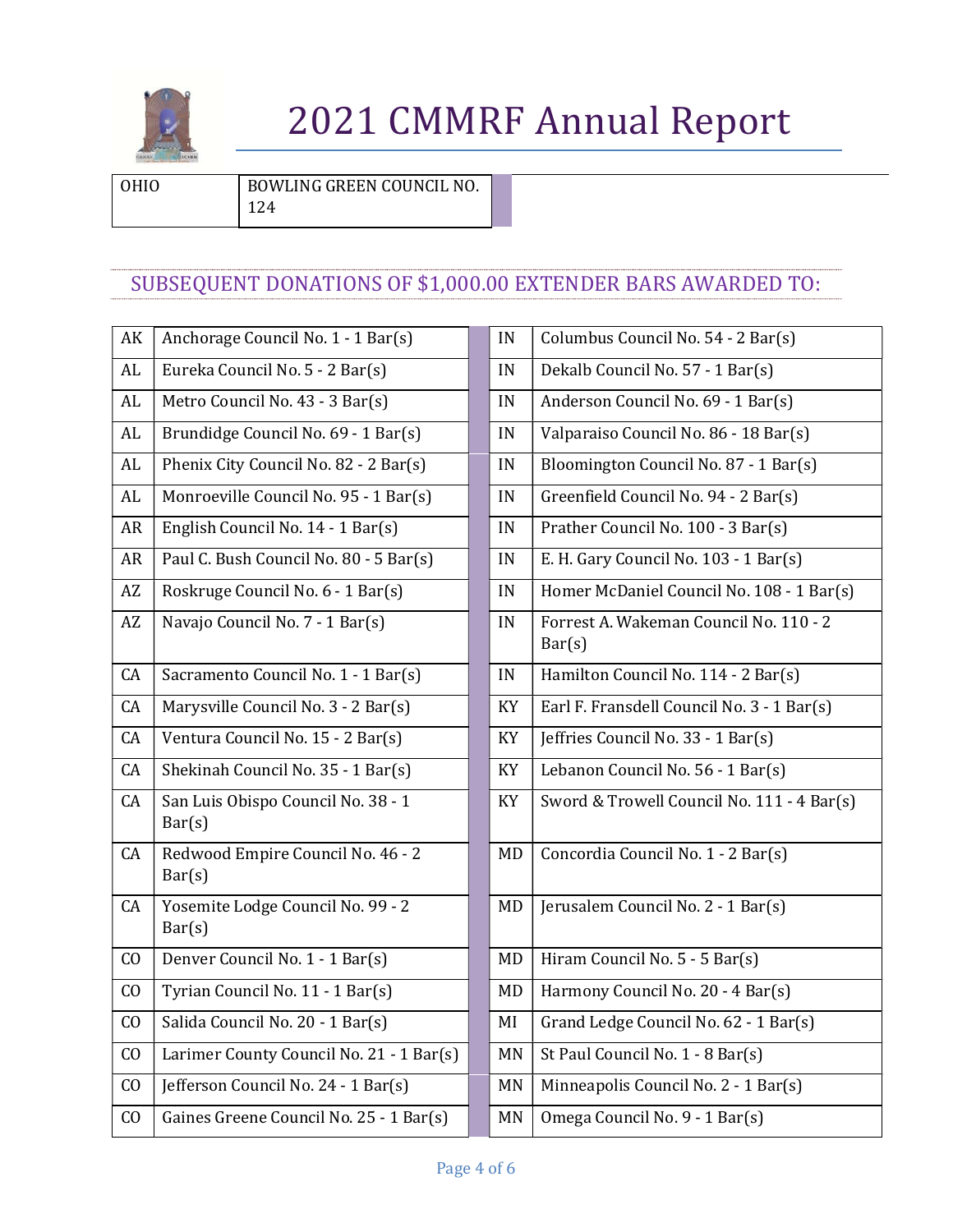

| DC        | Adoniram Council No. 2 - 3 Bar(s)              | M <sub>0</sub> | Rolla Council No. 39 - 1 Bar(s)          |
|-----------|------------------------------------------------|----------------|------------------------------------------|
| DC        | Fiat Lux Council No. 9 - 1 Bar(s)              | M <sub>0</sub> | York Council No. 40 - 2 Bar(s)           |
| DE        | Gunning Bedford Council No. 1 - 1 Bar(s)       | M <sub>0</sub> | Carthage Council No. 41 - 1 Bar(s)       |
| DE        | Joppa Council No. 3 - 3 Bar(s)                 | M <sub>0</sub> | Kansas City Council No. 45 - 3 Bar(s)    |
| <b>FL</b> | Hallmark Council No. 3 - 5 Bar(s)              | M <sub>0</sub> | Independence Council No. 49 - 2 Bar(s)   |
| <b>FL</b> | Tyler Council No. 4 - 1 Bar(s)                 | M <sub>0</sub> | Liberty Council No. 50 - 1 Bar(s)        |
| FL        | Union Council No. 7 - 1 Bar(s)                 | MS             | Liberty Council No. 7 - 1 Bar(s)         |
| <b>FL</b> | Tampa Council No. 8 - 3 Bar(s)                 | MS             | Barney Trice Council No. 48 - 1 Bar(s)   |
| <b>FL</b> | Bradentown Council No. 9 - 2 Bar(s)            | <b>NC</b>      | Zabud Council No. 16 - 1 Bar(s)          |
| FL        | Adoniram Council No. 10 - 5 Bar(s)             | N <sub>C</sub> | Fayetteville Council No. 27 - 1 Bar(s)   |
| FL        | St. Petersburg Council No. 14 - 2 Bar(s)       | <b>NE</b>      | Hastings Council No. 8 - 2 Bar(s)        |
| FL        | St. Augustine Council No. 15 - 1 Bar(s)        | <b>NH</b>      | Adoniram Council No. 3 - 1 Bar(s)        |
| <b>FL</b> | Palatka Council No. 18 - 1 Bar(s)              | NJ             | Zabud Council No. 5 - 1 Bar(s)           |
| FL        | Sanford Council No. 20 - 1 Bar(s)              | <b>NM</b>      | Hiram Council No. 1 - 1 Bar(s)           |
| <b>FL</b> | Ft. Myers Council No. 25 - 2 Bar(s)            | <b>OH</b>      | Bowling Green Council No. 124 - 1 Bar(s) |
| <b>FL</b> | Gainesville Council No. 27 - 1 Bar(s)          | 0K             | Lawton Council No. 21 - 2 Bar(s)         |
| <b>FL</b> | Golden Triangle Council No. 28 - 1<br>Bar(s)   | <b>OK</b>      | Altus Council No. 33 - 1 Bar(s)          |
| <b>FL</b> | Gulf Council No. 29 - 5 Bar(s)                 | 0K             | Bartlesville Council No. 41 - 1 Bar(s)   |
| <b>FL</b> | Seminole Council No. 30 - 1 Bar(s)             | <b>OK</b>      | Woodward Council No. 52 - 2 Bar(s)       |
| FL        | Clearwater Council No. 34 - 4 Bar(s)           | 0 <sub>R</sub> | Hodson Council No. 1 - 1 Bar(s)          |
| <b>FL</b> | Tyrian Council No. 36 - 4 Bar(s)               | 0 <sub>R</sub> | Union Council No. 5 - 3 Bar(s)           |
| $\rm FL$  | Melbourne Council No. 38 - 3 Bar(s)            | <b>OR</b>      | Adoniram Council No. 9 - 3 Bar(s)        |
| FL        | Lawtey Council No. 39 - 1 Bar(s)               | <b>OR</b>      | Occidental Council No. 12 - 2 Bar(s)     |
| GA        | Jason Burr Council No. 13 - 1 Bar(s)           | 0 <sub>R</sub> | Columbia Council No. 19 - 4 Bar(s)       |
| GA        | Walton C. Griffin Council No. 36 - 1<br>Bar(s) | 0R             | Centennial Council No. 24 - 5 Bar(s)     |
| GA        | Pickens Council No. 55 - 1 Bar(s)              | RI             | Pawtucket Council No. 4 - 1 Bar(s)       |
| GA        | Zabud Council No. 64 - 1 Bar(s)                | <b>SD</b>      | Black Hills Council No. 3 - 1 Bar(s)     |
| GA        | N.T. Pirkle Council No. 65 - 1 Bar(s)          | TN             | Nashville Council No. 1 - 2 Bar(s)       |
| GA        | Marietta Council No. 74 - 2 Bar(s)             | TN             | Eureka Council No. 6 - 5 Bar(s)          |

| M <sub>O</sub> | Rolla Council No. 39 - 1 Bar(s)          |
|----------------|------------------------------------------|
| M <sub>0</sub> | York Council No. 40 - 2 Bar(s)           |
| M <sub>0</sub> | Carthage Council No. 41 - 1 Bar(s)       |
| M <sub>0</sub> | Kansas City Council No. 45 - 3 Bar(s)    |
| M <sub>0</sub> | Independence Council No. 49 - 2 Bar(s)   |
| M <sub>0</sub> | Liberty Council No. 50 - 1 Bar(s)        |
| MS             | Liberty Council No. 7 - 1 Bar(s)         |
| <b>MS</b>      | Barney Trice Council No. 48 - 1 Bar(s)   |
| N <sub>C</sub> | Zabud Council No. 16 - 1 Bar(s)          |
| N <sub>C</sub> | Fayetteville Council No. 27 - 1 Bar(s)   |
| <b>NE</b>      | Hastings Council No. 8 - 2 Bar(s)        |
| <b>NH</b>      | Adoniram Council No. 3 - 1 Bar(s)        |
| NJ             | Zabud Council No. 5 - 1 Bar(s)           |
| <b>NM</b>      | Hiram Council No. 1 - 1 Bar(s)           |
| 0H             | Bowling Green Council No. 124 - 1 Bar(s) |
| 0K             | Lawton Council No. 21 - 2 Bar(s)         |
| 0K             | Altus Council No. 33 - 1 Bar(s)          |
| 0K             | Bartlesville Council No. 41 - 1 Bar(s)   |
| 0K             | Woodward Council No. 52 - 2 Bar(s)       |
| 0 <sub>R</sub> | Hodson Council No. 1 - 1 Bar(s)          |
| 0R             | Union Council No. 5 - 3 Bar(s)           |
| 0R             | Adoniram Council No. 9 - 3 Bar(s)        |
| 0R             | Occidental Council No. 12 - 2 Bar(s)     |
| 0R             | Columbia Council No. 19 - 4 Bar(s)       |
| <b>OR</b>      | Centennial Council No. 24 - 5 Bar(s)     |
| RI             | Pawtucket Council No. 4 - 1 Bar(s)       |
| SD             | Black Hills Council No. 3 - 1 Bar(s)     |
| TN             | Nashville Council No. 1 - 2 Bar(s)       |
| TN             | Eureka Council No. 6 - 5 Bar(s)          |